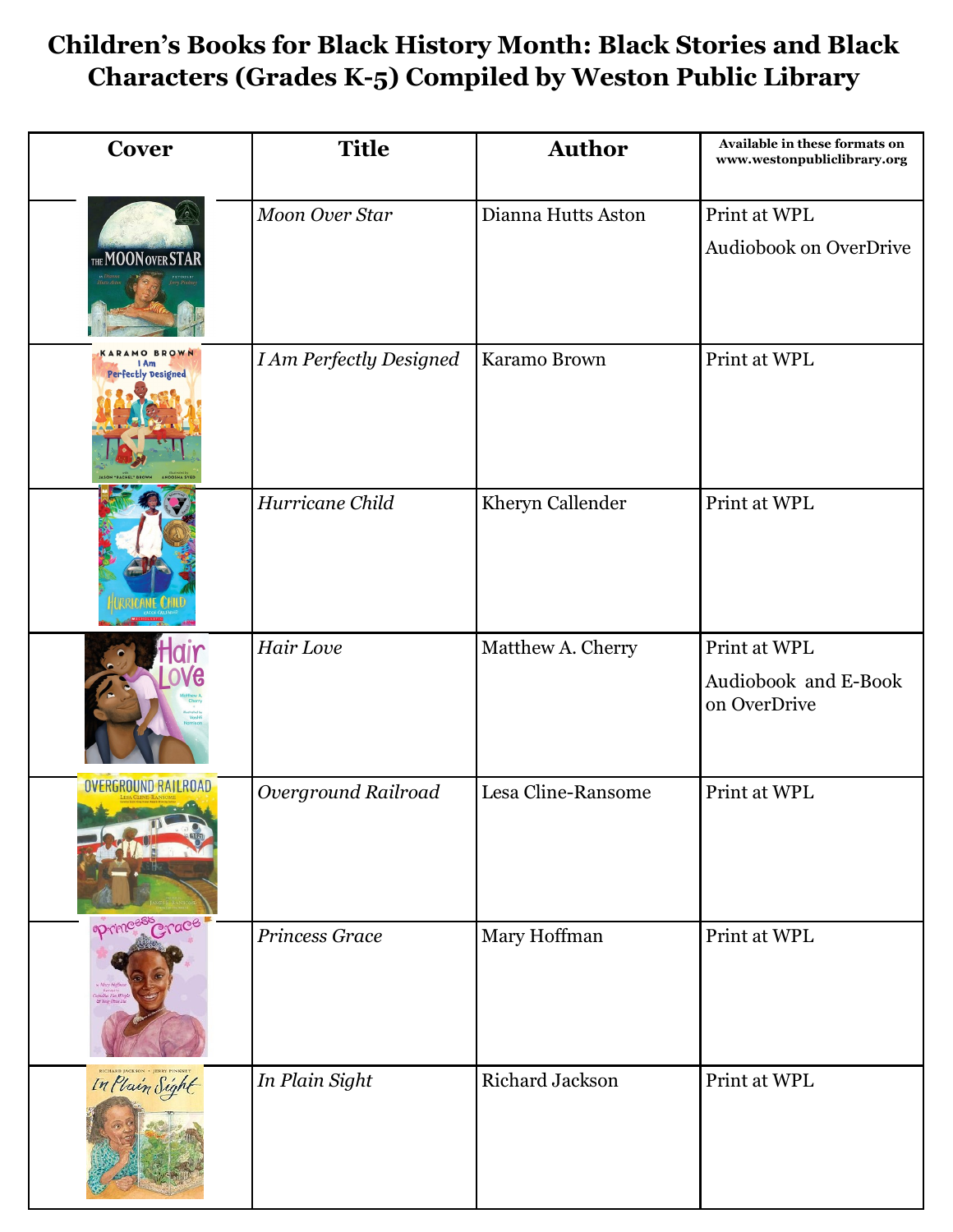## **Children's Books for Black History Month: Black Stories and Black Characters (Grades K-5) Compiled by Weston Public Library**

| Cover                      | <b>Title</b>                                             | <b>Author</b>        | Available in these formats on<br>www.westonpubliclibrary.org |
|----------------------------|----------------------------------------------------------|----------------------|--------------------------------------------------------------|
| <b>PARKE</b>               | The Parker Inheritance                                   | Varian Johnson       | Print at WPL<br>Audiobook on Hoopla                          |
|                            | The Double Bass Blues                                    | Andrea J. Loney      | Print at WPL                                                 |
|                            | <b>What Lane?</b>                                        | Torrey Maldonado     | Print at WPL                                                 |
| FROM                       | From the Desk of Zoe<br>Washington                       | <b>Janae Marks</b>   | Print at WPL<br>E-book on OverDrive and<br>Hoopla            |
| Goin'<br>Someplace Special | Goin' Someplace Special                                  | Pat McKissack        | Print at WPL                                                 |
| <b>DUKE ELLINGTON</b>      | Duke Ellington: The<br>Piano Prince and His<br>Orchestra | Andrea Davis Pinkney | Print at WPL<br>Audiobook on Hoopla                          |
| <b>TAR RE</b>              | Tar Beach                                                | Faith Ringgold       | Print at WPL                                                 |